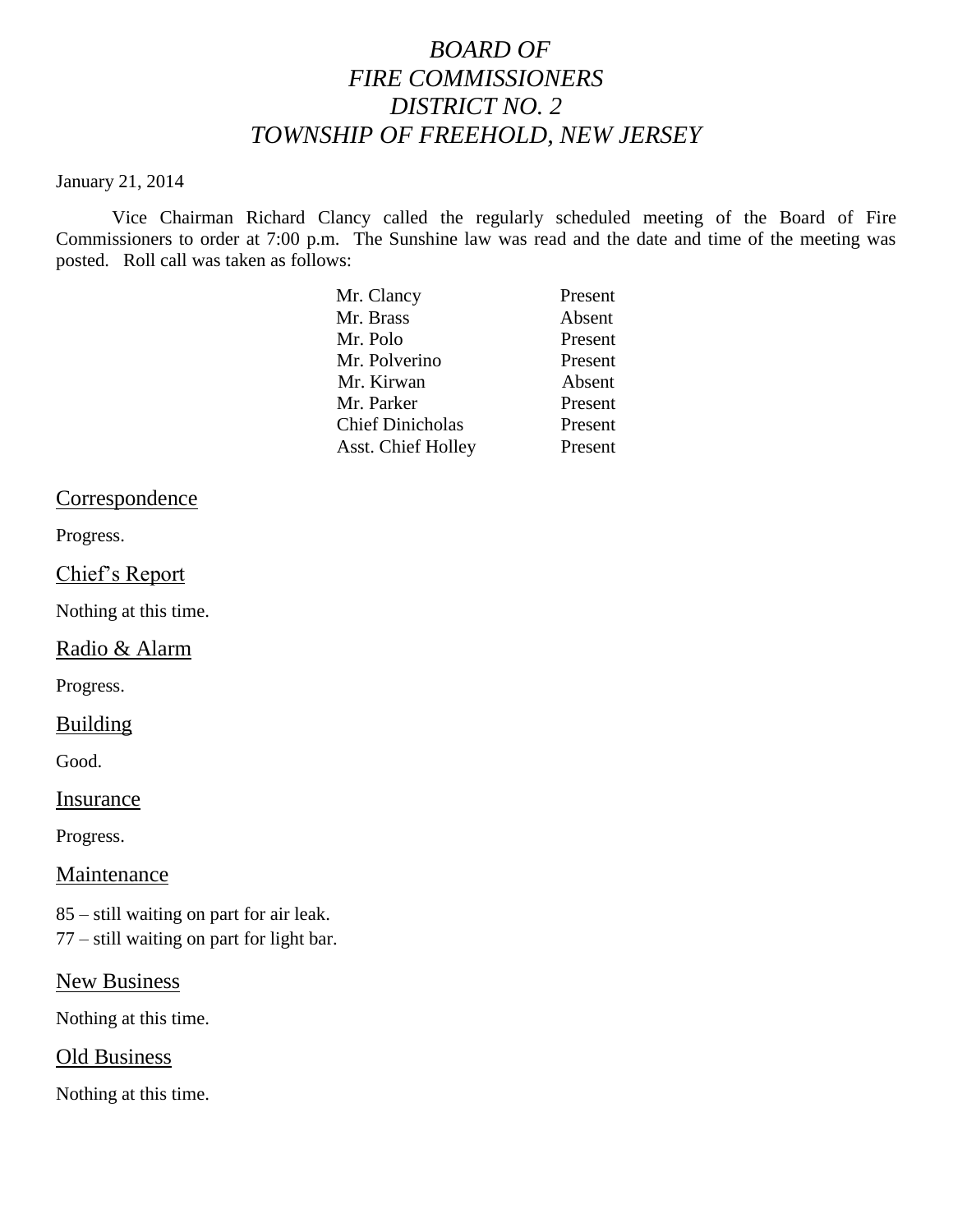| Treasurer's Report |  |
|--------------------|--|
|                    |  |

| <b>Freehold Savings Bank</b> |                               |                |
|------------------------------|-------------------------------|----------------|
| Checking                     |                               | 403.76         |
|                              | <b>Money Market</b>           | 844,013.46     |
|                              | CD                            | 1,331,834.86   |
| Total assets:                |                               | \$2,176,252.08 |
| <b>January Bills</b>         |                               |                |
| Accounts payable 2013        |                               |                |
| 8992                         | JCP & L                       | 862.82         |
| 8993                         | <b>NJ Natural Gas</b>         | 1,125.26       |
| 8994                         | Verizon                       | 472.28         |
| 8995                         | <b>Verizon Wireless</b>       | 886.15         |
| 8996                         | Cablevision                   | 254.10         |
| 8997                         | <b>Deluxe for Business</b>    | 153.20         |
| 8998                         | <b>Staples</b>                | 284.99         |
| 8999                         | Freehold Raceway Carwash      | 242.28         |
| 9000                         | Fire & Safety                 | 2,134.12       |
| 9001                         | Ken's Body Works              | 800.00         |
| 9002                         | <b>Cummins Power Systems</b>  | 1,381.04       |
| 9003                         | <b>ESI</b> Equip              | 64,223.85      |
| 9004                         | Mon. Cty Fleet Services       | 1,779.53       |
| 9005                         | NJ Fire Equip Co.             | 22,916.10      |
| 9006                         | Emer. Equip. Sales            | 3,078.00       |
| 9007                         | <b>Colby Graphics</b>         | 190.00         |
| 9008                         | Baco's Gourmet Pizza          | 369.34         |
| 9009                         | <b>Dunkin Donuts</b>          | 48.12          |
| 9010                         | Sorrento's Subs               | 380.74         |
| 9011                         | <b>Roux Associates</b>        | 5,970.75       |
| 9012                         | Ehrhart Auto.                 | 1,653.29       |
| 9022                         | Buchanan, Ingersol & Ronney   | 314.15         |
| <b>Total Bills</b>           |                               | \$109,520.11   |
| <b>Accounts Payable 2014</b> |                               |                |
| 9013                         | <b>Postmaster of Freehold</b> | 460.00         |
| 9014                         | <b>Netlink Web Services</b>   | 1,194.00       |
| 9015                         | <b>Hill Signs</b>             | 765.50         |
| 0016                         | $NTE_{\text{max}} M$          | 200.00         |

| 201T               |                                | 1,1 <i>)</i> T.VV |
|--------------------|--------------------------------|-------------------|
| 9015               | Hill Signs                     | 765.50            |
| 9016               | NJ Fire Museum                 | 300.00            |
| 9017               | E. Freehold Fire Co.           | 492.00            |
| 9018               | Edwards Tire Co.               | 936.46            |
| 9019               | Twp. Of Marlboro Fire Dist. 1  | 24.29             |
| 9020               | Lisa-Marie Clark               | 168.15            |
| 9021               | Evan Berman                    | 160.00            |
| 9023               | Sonneblick Parker & Selvers PC | 1,600.00          |
| <b>Total Bills</b> |                                | \$6,100.40        |
|                    |                                |                   |